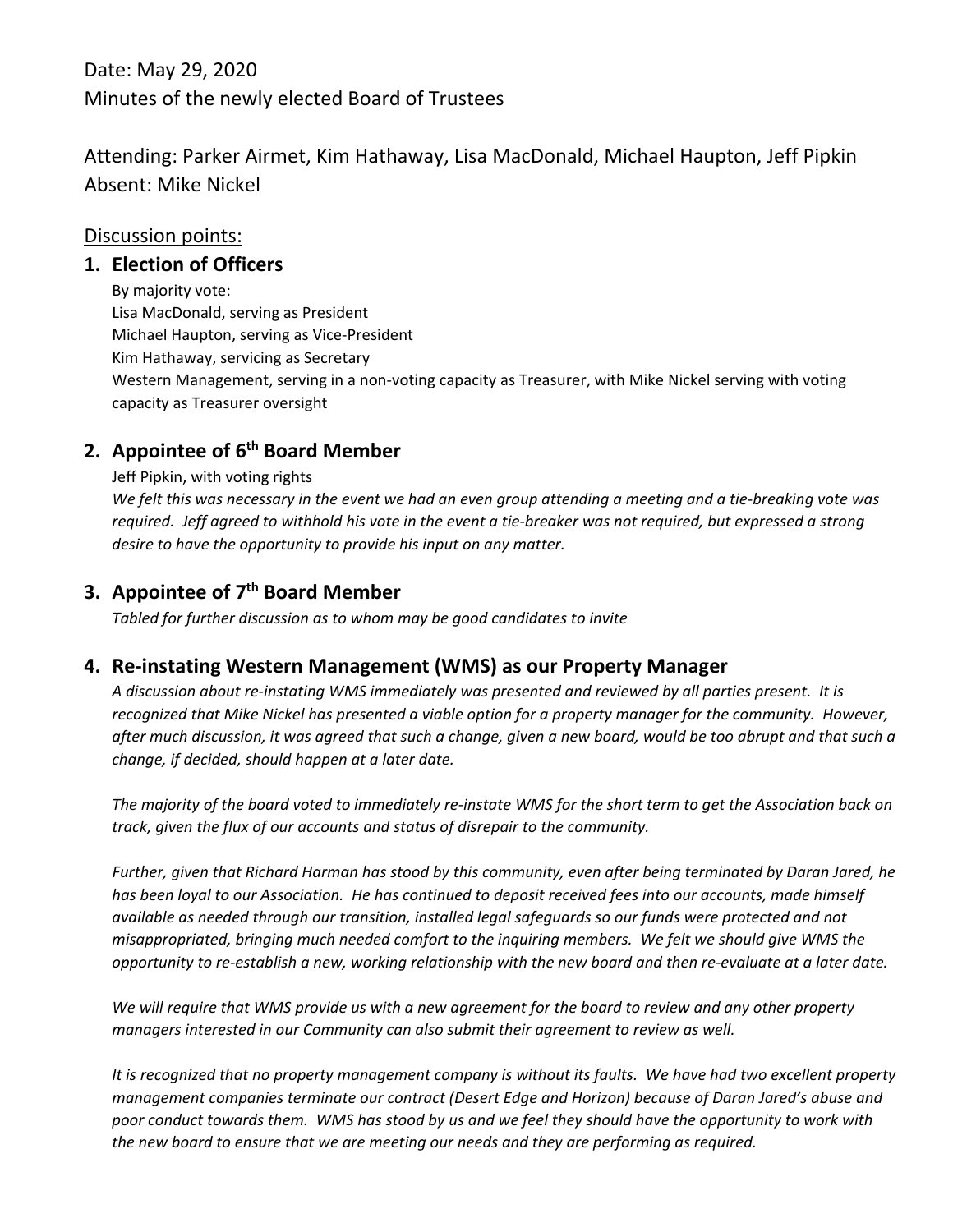May 29, 2020 Page 2

We all felt strongly that Mike Nickel would be the best board member to oversee WMS performance in their joint capacity as Treasurer. We would expect Mike to provide feedback to the board on a regular basis concerning *their performance, and any concerns he feels they are not addressing.*

#### **5. Restoring Parking Back to Resident**

By majority vote, we are in favor of immediately restoring parking to the residents via a posted parking notice and cease & desist demand to Snowy Mountain Towing from towing vehicles from the premises. All were in *favor of posting the attached note to resident doors.*

#### **6. Vial Frotheringham Legal Fees**

By majority vote, we approved and gave formal consent to Lisa MacDonald for hiring Vial Frotherinham to represent the interests of the Association, and its lawful process of putting the former board on notice to call a *Special Meeting via Petition with the intention to elect a new Board of Trustees.*